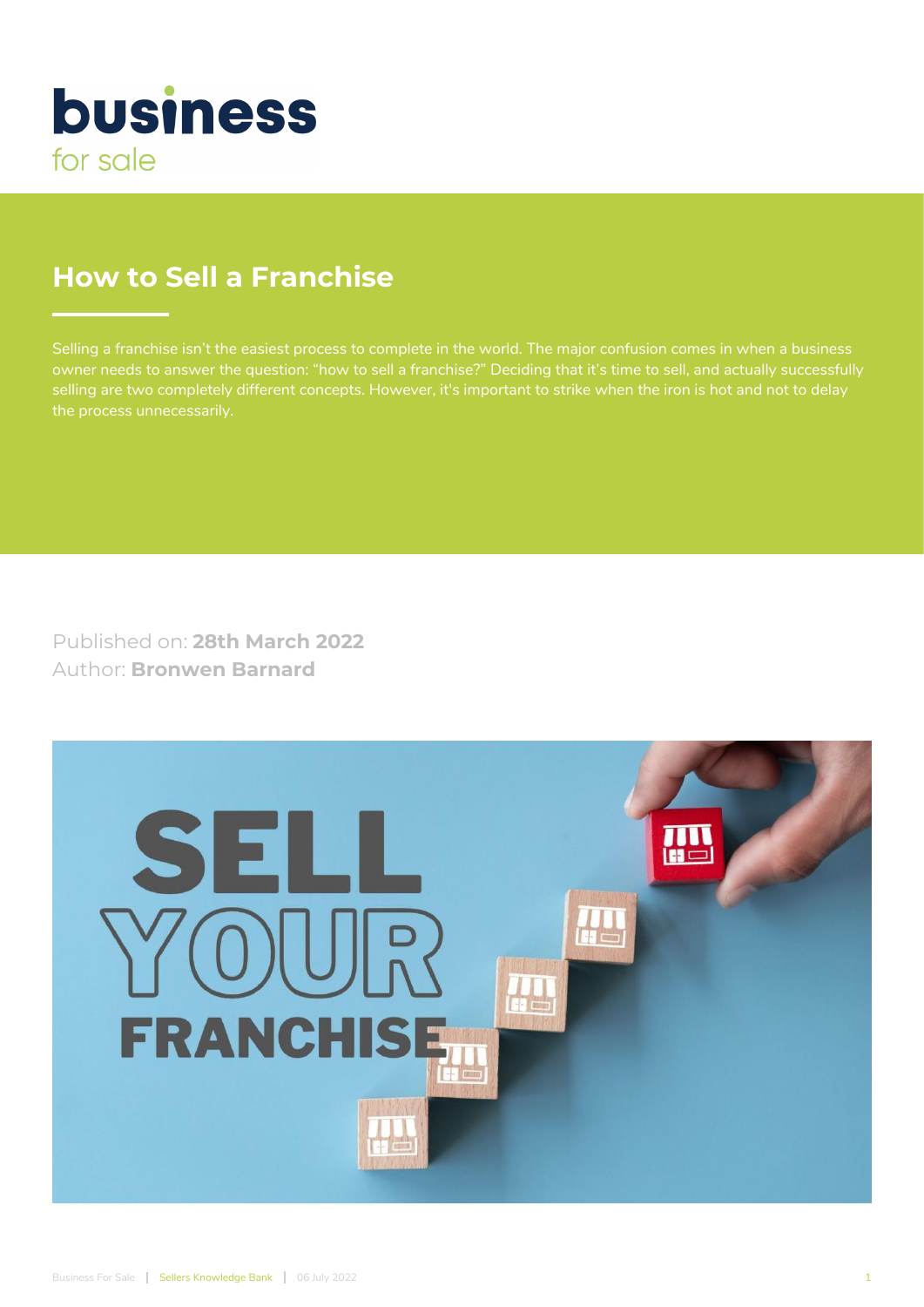Selling a franchise isn't the easiest process to complete in the world. The major confusion comes in when a business owner needs to answer the question: "how to sell a franchise?" Deciding that it's time to sell, and actually successfully selling are two completely different concepts. However, it's important to strike when the iron is hot and not to delay the process unnecessarily.

Luckily, as business and franchise selling professionals we're here to help! In this article, **[Business for Sale](https://businessforsale.co.za/)** is sharing some valuable tips on how to make selling your franchise simple.

## **5 Steps to Selling a Franchise**

## **1. List Your Franchise on Business for Sale**

Although this first tip might come off a bit biased, facts remain facts! Business for Sale is the perfect platform to list and sell your franchise. Business for Sale is a one-stop shop where you get access to quality advertising, countless potential buyers and professional brokers and valuations. Listing on a selling platform is a great way to establish a direct line of communication between you and potential buyers.

## **2. Identify the right Person**

Another useful tip to consider is talking about the potential sale with a selective view of your employees, a manager or someone with the financial ability and knowledge to run the business. Many workers aspire to own and operate a business similar to the one in which they work. They already know the ins and outs of the operations which can help them succeed. You might find your perfect buyer right under your nose.

#### **3. Offer a Referral Reward**

The potential buyer you approach first isn't always interested in buying, but they might know someone who is. You could be one incredibly simple chat away from meeting the perfect buyer for your franchise. Sometimes all you really need is to give people extra motivation. Like, promising a sizable referral bonus to anybody who introduces you to the final buyer.

#### **4. List as Much Information as Possible**

If you're trying to reach serious buyers via listing sites it's important to list as much information upfront as possible. This will ensure your business is perceived as legitimate. Limited information creates limited interest.

#### **5. Be patient, but Active**

It might take 6-12 months to sell an established franchise. An active and aggressive strategy to selling your franchise can help you get to the finish line faster. But remember to not give up hope, good things take time!

#### **How to Value a Franchise Business**

The key to getting your money's worth when selling a franchise is an accurate business valuation. A business valuation is a process of estimating how much a company is worth in monetary terms. For the owner, it means you're getting the money you deserve after spending countless hardworking hours on your business, and for the buyer, it brings certainty that they are not overpaying for their investment. **Business for Sale** offers professional and accurate **business valuations** for your franchise if you list with us.